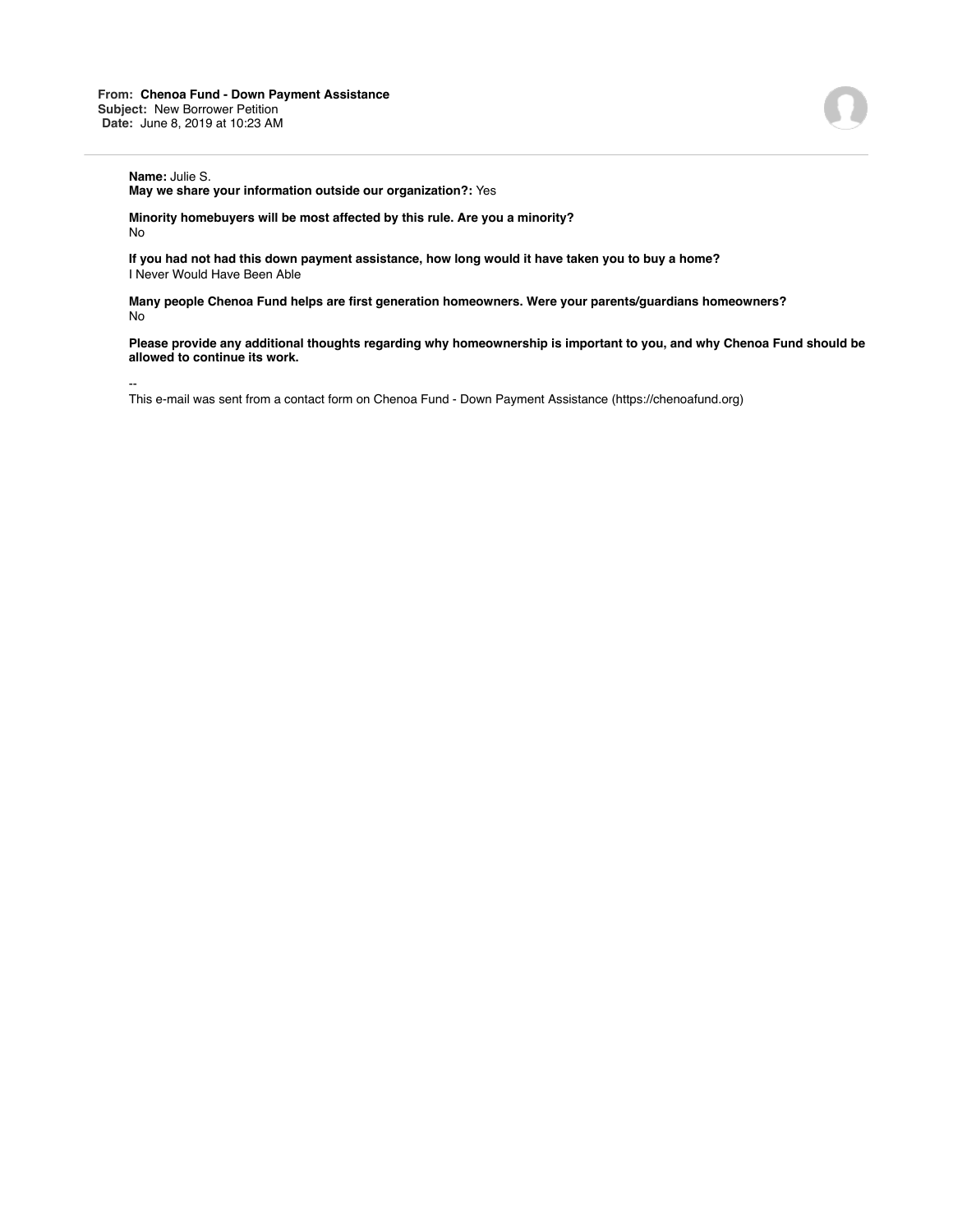16101831



offered by

**CBC** Mortgage Agency 866-563-3507

Please provide your response below:

Oan meant so much to  $\leq$ OUC tamily, use  $u\,rad$ Lhis  $\bigcap_{0}$  $\epsilon$  in  $u$ e reali  $Pecl$ me.  $\omega$  $\pi$ usha **Jere** e C  $1009$  $\infty$ mortgage.  $(\lambda)$  $\overline{CQ}$ we UCOL  $\mathcal{X}$ UP men SOMes hine  $O_{\mathcal{A}}$  $\Omega$ gmm  $100Q$ .  $\alpha$  $uncen$  $90 +$  $\overline{LC}$  $\bigcap$ Credi  $20.11$  $\sqrt{2}$ ra  $\mathcal{P}$  $207H$ ol  $\triangleright$ ar p PRP 9  $\sum$ tal  $(n)$ Taní OMR.  $20+1$  $\sqrt{}$  $C_{\rm M}$  $M$ MiEl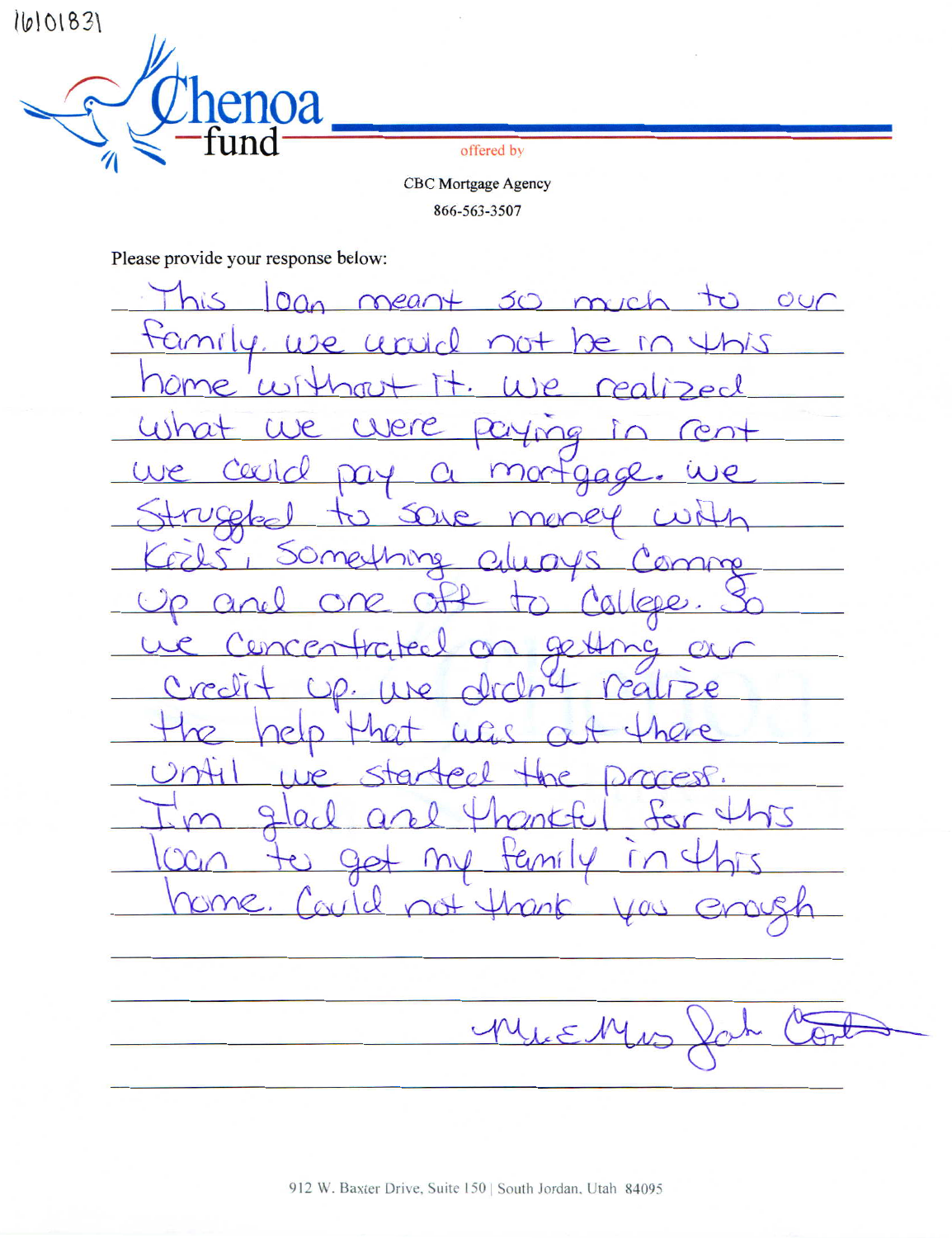

Offered By<br>CBC Mortgage Agency<br>866-563-3507

Please provide your response below:

narina trasble  $N<sub>4</sub>$  $M<sub>2</sub>$  $SinC$  $\alpha$  $OAN$  $\sqrt{}$ on  $\langle \rangle$  $M$  $C<sub>1</sub>CD$ 6 approv  $\bigcirc$ me  $\ell$  $\bigcap$ mt  $appax$ kt A V M Y den ? havi we V  $(X)$ nori smere  $\mathcal{Q}$  $\beta$  $\overline{op}$  $\sqrt{}$ 

912 W. Baxter Drive, Suite 150 | South Jordan, Utah 84095